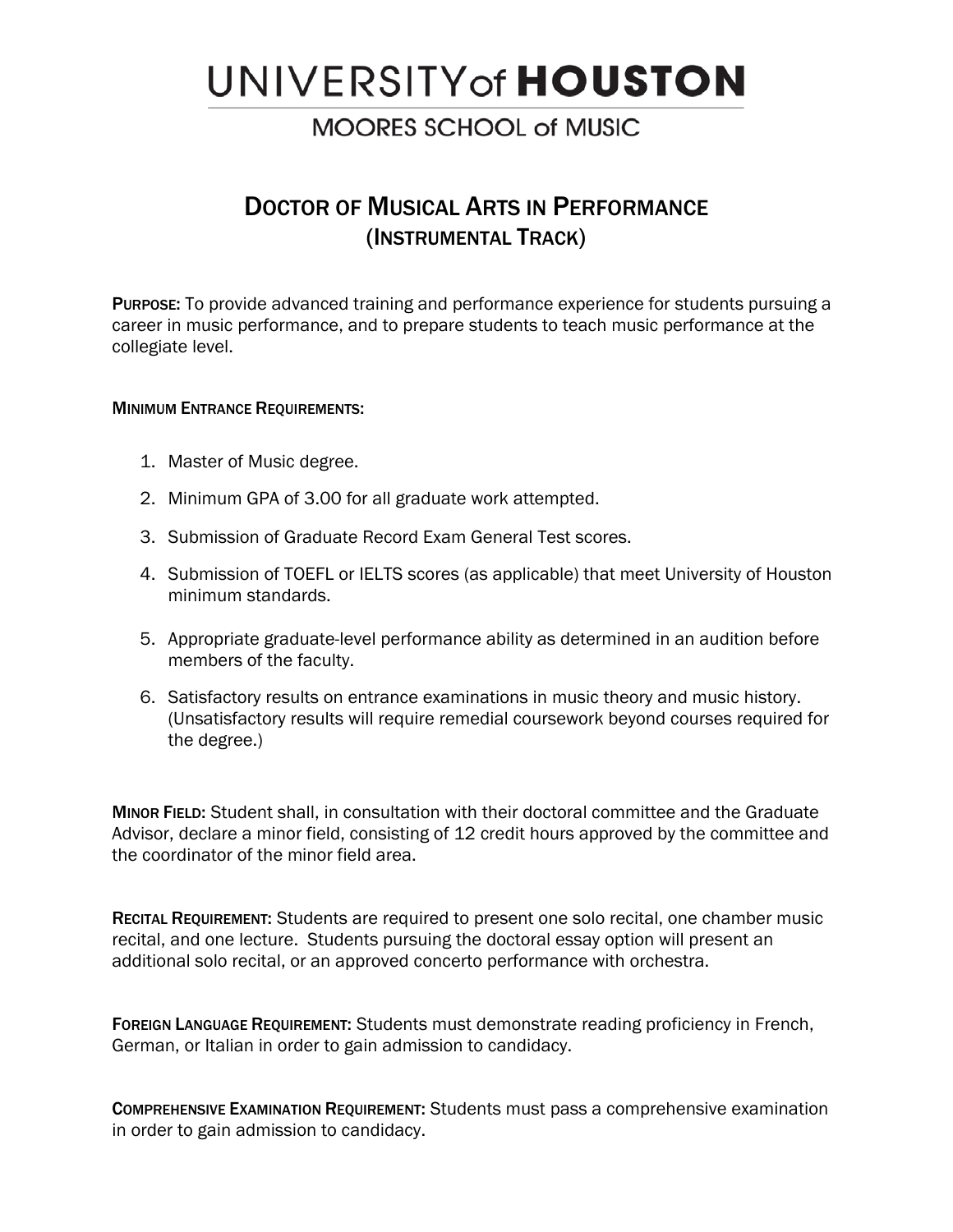## UNIVERSITY of HOUSTON | MOORES SCHOOL OF MUSIC

## DOCTOR OF MUSICAL ARTS IN PERFORMANCE (INSTRUMENTAL TRACK)

### DEGREE PROGRAM:

| <b>COURSE NUMBER</b>             | <b>COURSE NAME</b>                                                                      | <b>CREDITS</b> |
|----------------------------------|-----------------------------------------------------------------------------------------|----------------|
| MUSA 84XX or 82XX                | Doctoral Applied Music*                                                                 | 16             |
| <b>MUSI 8106</b>                 | Doctoral Large Ensemble                                                                 | 4              |
| MUSI 61XX                        | <b>Chamber Music</b>                                                                    | 4              |
| <b>MUSI 8300</b>                 | Doctoral Research Seminar                                                               | 3              |
| <b>MUSI 8301</b>                 | Seminar in Performance Pedagogy                                                         | 3              |
| <b>MUSI 8303</b>                 | Doctoral Seminar in Music Theory                                                        | 3              |
| MUSI 8350 or<br><b>MUSI 8351</b> | Renaissance/Baroque Performance Practice; or<br>Classical/Romantic Performance Practice | 3              |
|                                  | Musicology elective                                                                     | 3              |
|                                  | Minor field courses                                                                     | 12             |
| <b>MUSA 8240</b>                 | Doctoral Performance Recital 1                                                          | $\overline{2}$ |
| <b>MUSA 8241</b>                 | Doctoral Performance Recital 2                                                          | $\overline{2}$ |
| <b>MUSA 8243</b>                 | <b>Doctoral Lecture</b>                                                                 | $\overline{2}$ |
|                                  | Document or Essay Requirements (see below)                                              | 4              |

TOTAL CREDIT HOURS: 61

|                                   | <b>DOCTORAL DOCUMENT TRACK REQUIREMENTS (4 HRS):</b> | <b>DOCTORAL ESSAY TRACK REQUIREMENTS (4 HRS):</b> |                                |  |
|-----------------------------------|------------------------------------------------------|---------------------------------------------------|--------------------------------|--|
| MUSI 8299: or<br><b>MUSI 8499</b> | Doctoral Document                                    | <b>MUSA 8242</b>                                  | Doctoral Performance Recital 3 |  |

|           | <b>DOCTORAL ESSAY TRACK REQUIREMENTS (4 HRS):</b> |
|-----------|---------------------------------------------------|
| MUSA 8242 | Doctoral Performance Recital 3                    |

MUSI 8296 Doctoral Essay

\* Additional hours of applied study in the major area are not applied toward the degree plan. Graduate students enrolled for applied study are required to also enroll in an appropriate large ensemble.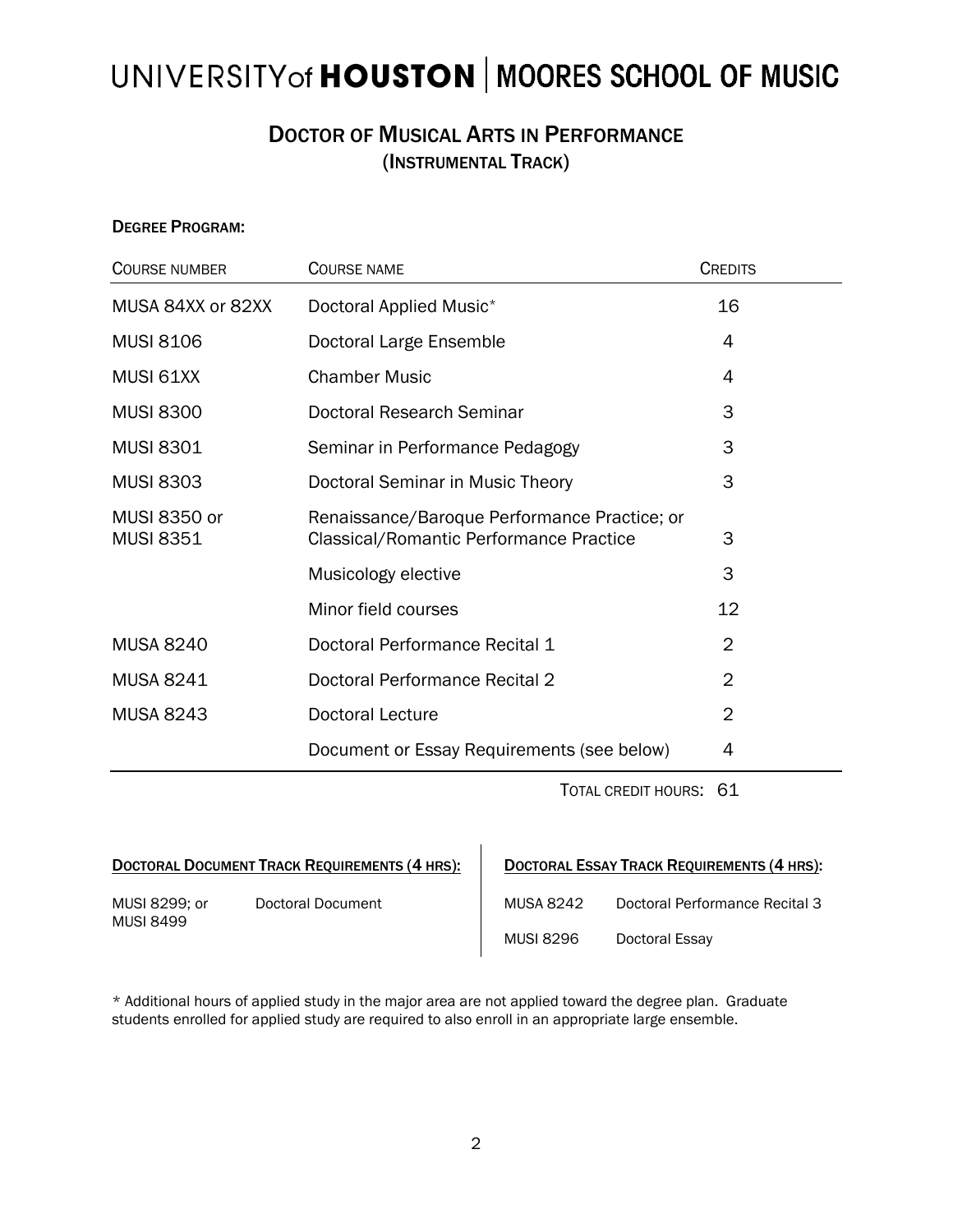## UNIVERSITY of HOUSTON | MOORES SCHOOL OF MUSIC

## DOCTOR OF MUSICAL ARTS IN PERFORMANCE DEGREE PLAN

(INSTRUMENTAL TRACK)

| Name:                                             |  | myUH ID:                         |  |                 |                |       |
|---------------------------------------------------|--|----------------------------------|--|-----------------|----------------|-------|
| <b>Diagnostic Exam Results:</b><br>Music History: |  | Music Theory:                    |  |                 |                |       |
| <b>CATALOG NO:</b>                                |  | <b>COURSE DESCRIPTION</b>        |  | <b>SEMESTER</b> | <b>CREDITS</b> | GRADE |
| <b>REMEDIAL COURSEWORK (IF REQUIRED):</b>         |  |                                  |  |                 |                |       |
|                                                   |  |                                  |  |                 |                |       |
|                                                   |  |                                  |  |                 |                |       |
|                                                   |  |                                  |  |                 |                |       |
|                                                   |  |                                  |  |                 |                |       |
| <b>APPLIED MUSIC (16 CREDITS):</b>                |  |                                  |  |                 |                |       |
| <b>MUSA 8420</b>                                  |  | <b>Doctoral Applied Music</b>    |  |                 | 4              |       |
| <b>MUSA 8420</b>                                  |  | <b>Doctoral Applied Music</b>    |  |                 | 4              |       |
| <b>MUSA 8420</b>                                  |  | <b>Doctoral Applied Music</b>    |  |                 | 4              |       |
| <b>MUSA 8420</b>                                  |  | <b>Doctoral Applied Music</b>    |  |                 | 4              |       |
| <b>LARGE ENSEMBLE (4 CREDITS):</b>                |  |                                  |  |                 |                |       |
|                                                   |  |                                  |  |                 | 1              |       |
|                                                   |  |                                  |  |                 | 1              |       |
|                                                   |  |                                  |  |                 | $\mathbf 1$    |       |
|                                                   |  |                                  |  |                 | 1              |       |
| <b>CHAMBER MUSIC (4 CREDITS):</b>                 |  |                                  |  |                 |                |       |
|                                                   |  |                                  |  |                 | $\mathbf 1$    |       |
|                                                   |  |                                  |  |                 | 1              |       |
|                                                   |  |                                  |  |                 | 1              |       |
|                                                   |  |                                  |  |                 | $\mathbf 1$    |       |
| <b>DMA CORE CURRICULUM:</b>                       |  |                                  |  |                 |                |       |
| <b>MUSI 8300</b>                                  |  | <b>Doctoral Research Seminar</b> |  |                 | 3              |       |
| <b>MUSI 8301</b>                                  |  | Seminar in Performance Pedagogy  |  |                 | 3              |       |
| <b>MUSI 8303</b>                                  |  | Doctoral Seminar in Music Theory |  |                 | 3              |       |
| PERFORMANCE PRACTICE (3 CREDITS):                 |  |                                  |  |                 |                |       |
|                                                   |  |                                  |  |                 | 3              |       |

## 3